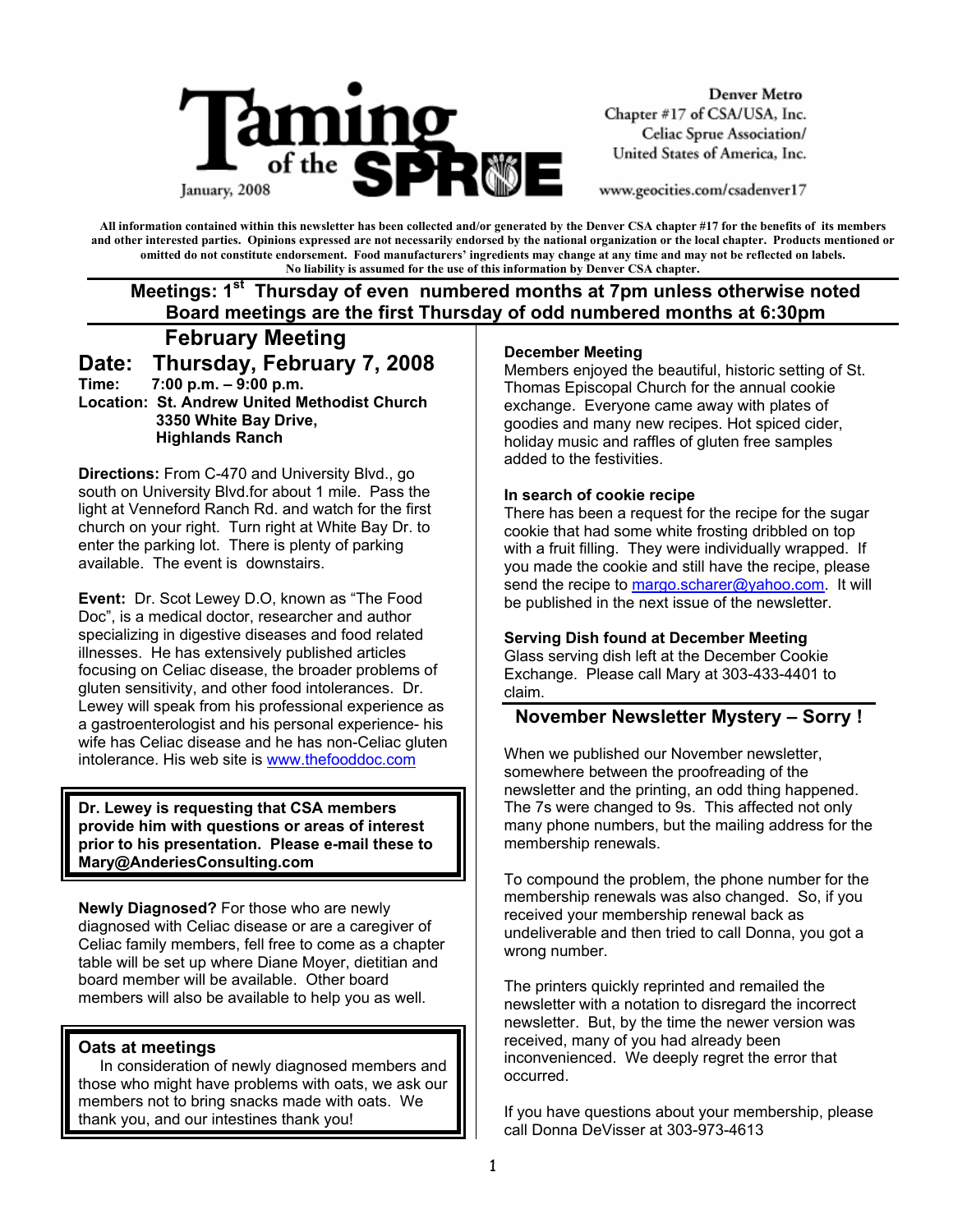### **Newsletter Deadline**

March 5, 2008 is the deadline to submit articles or information for the March newsletter. Please send submissions to margo.scharer@yahoo.com.

### **Celiac Friendly Restaurants**

#### **Changes for Deby's**

**Deby's is changing its name to 8 Free Foods, AND, they are going to be in EVERY King Soopers store in Colorado that has a bakery** before January 1st, 2008 with 7 products. There is a good chance of getting more products into King Soopers as the demand for these products grows. (for more information see "Speaking Gluten Freely")

#### **Changing of hours at 8 Free Foods (Deby's)**

Due to the changing nature of their business, 8 Free foods (formerly Deby's) hours will be changing.

On Monday, Tuesday, and Wednesday, STARTING on Wednesday December 5th, 8 Free Foods will be open from 10:00 a.m. to 6:00 p.m. Lunch will be served from 11-2 each day and be available for groceries and hot to-go pizza the rest of the time. On Thursday, Friday, and Saturday, 8 Free Foods will be open with the same hours, 8:00 a.m. - 8:00 pm on Thursday, and 8:00 a.m. - 9:00 p.m. on Friday and Saturday, with Breakfast, Lunch, and Dinner served all day. The restaurant will also be open, as soon after the start of 2008 as feasible, for Breakfast and Lunch on Sunday. Sunday hours are anticipated to be approximately 7:00 a.m. - 3:00 p.m. For details visit 8 Free Foods Website at http://www.debysglutenfree.net/

\*\*\*\*\*

#### From Margo Scharer

**Vesta Dipping Grill** and **Stuebens**, both owned by chefs/owners Josh and Jen Wolkon, have gluten free menus. At Steuben's, which serves great comfort food, servers will tell you about which foods are at risk for cross-contamination (e.g., they do not have a dedicated deep fryer) and which are not. For kids' meals, servers will gladly substitute their traditional cupcake dessert for gluten-free sorbet. We've never had a bad meal there, and never been sick. For burgers, sandwiches and hot dogs, bring your own bun.

#### \*\*\*\*\*

The **Original Pancake House** restaurant, with two locations in Greenwood village is announcing the addition of gluten-free pancakes to its menu. The locations include the Pancake House at 8000 E. Belleview Avenue or 5900 S. University Blvd.

#### **Gluten Free Girl's DO's when dining**

1) Go to restaurants that care about the food.

2) Choose cuisines that tend to be naturally GF

(Thai, Indian, Mexican, Vietnamese and Vegetarian). 3) Plan ahead.

4) Be solicitous and meticulous about your condition - Let server know upon introduction about your specific dietary needs.

5) Thank your waitperson if they are kind and tip. 6) Go back.

7) Go with your gut- if you think something has gluten in it even if you are assured by the server/chef it doesn't- don't eat it!

**A reminder to everyone submitting restaurant information:** Please review cross contamination issues with the management, i.e. separate fryers and oil, cleaning of the grill or cooking meat on aluminum foil, separate pans, spoons, etc., separate preparation areas if possible and gloves if they are handling floured items before the GF ones. Also ask about staff training and review ingredients carefully as some personnel are not familiar with all hidden gluten containing ingredients. This info is shared with many people and some may be more sensitive than others.



# **! ! ! ! H E L P ! ! ! !**

 With the Denver CSA Chapter growing and getting involved in more and more events, we need

your help more and more. Success for our future events depends on having enough volunteer help and we have positions that are now open that we desperately need to fill. If you're newly diagnosed, what a great way to really learn about celiac disease. If you've been with us for a while, what a great way to make a difference. Positions open include:

#### **Vice President—Programs Treasurer**

Please call if you're even remotely interested and find out what the positions entail. Let's keep the momentum going! We can't accomplish what we'd all like to do if we don't all pitch in. We're counting on you! Call Gina Meagher at 303-279-9382 or email her at gmeagher@mines.edu.

# **Searching the Internet to raise \$\$ for CSA**

*From CSA Lifeline Vol. XXVII No. IV, 2007* 

You can use "Good Search" (www.goodsearch.com) as your search engine and designate Celiac Sprue Association as the benefiting charity. One penny per search goes to Nat'l CSA. Doesn't sound like much? If 10,000 members conduct one search per day at 1 cent per search, this results in \$100 per day, \$3,000 per month and \$36,000 per year to help more celiacs.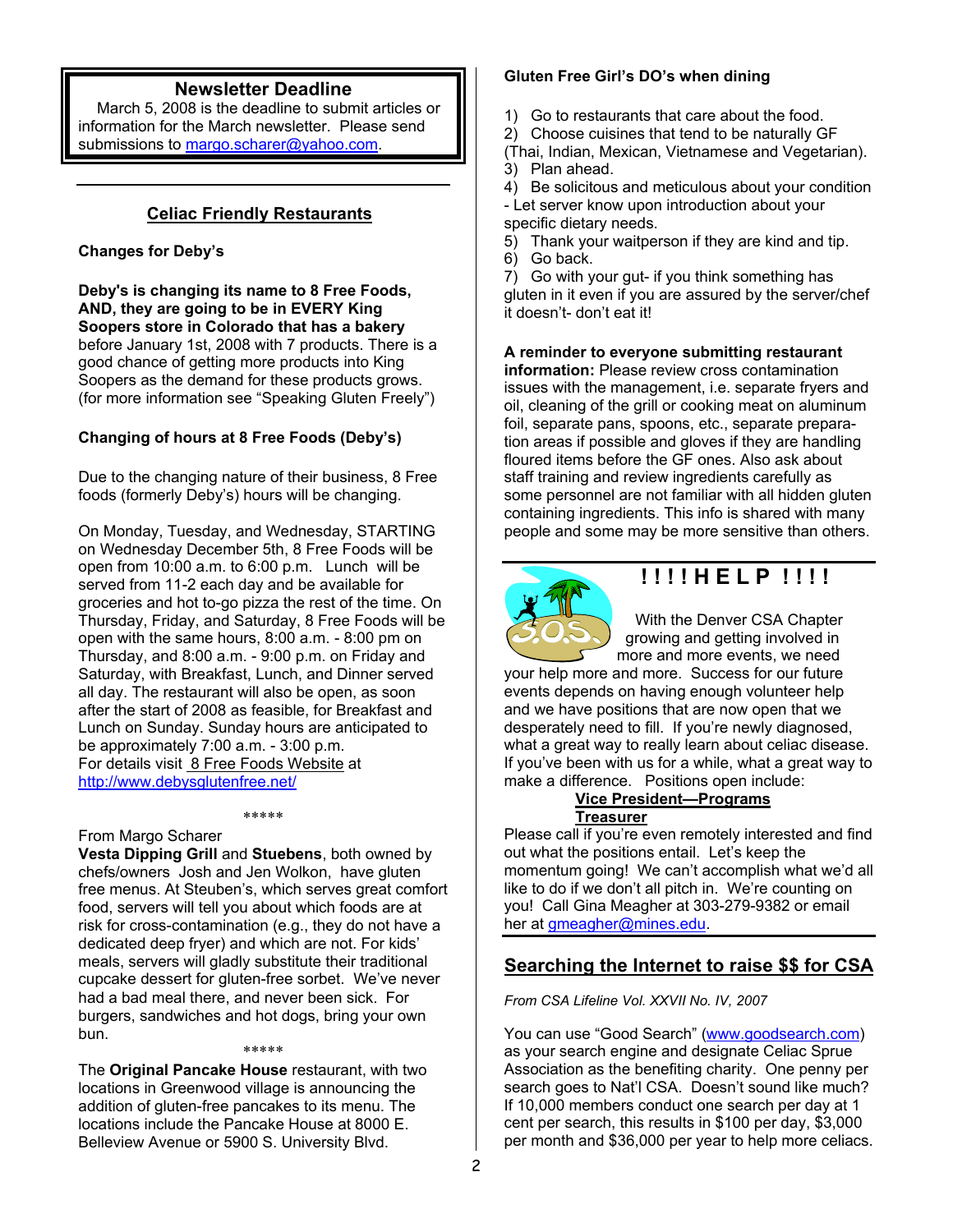#### **\* \* \* \* In the News \* \* \* \***

The Thursday, December 13, 2007 **Boulder Daily Camera Online** and the December 22, 2007 **Denver Post** issue featured a story about Alek



Komarnitsky's Lafayette house in Blue Heron Estates which boasts holiday lights at www.komar.org. While showing the lights on their house, Komarnitsky's Web site raises money and awareness to fight celiac disease. So far, they have raised \$20,000 towards celiac disease research over the years, which his two sons, aged 6 and 9 both have.

\*\*\*\*\*

Several papers, including the Jan 8, 2008 edition of the **Houston Chronicle** and the online **Morning Call** featured a story about churches, both locally and internationally, that are removing wheat and other items in specific religious rites such as communion. This is to accommodate allergies and celiac disease. The article discusses the national media attention received a few years ago when a Catholic church refused to offer first communion to some members who lived with celiac disease. The articles declare that "some Benedictine nuns in Missouri have developed a wheat wafer with only trace levels of gluten -- a wafer that has passed muster with both the U.S. Conference of Catholic Bishops and those with Celiac disease."

There is a lecture by UCSD Celiac specialists available now on **YouTube**:

#### http://youtube.com/watch?v=QR2LvQmoF1Y

It's about 90 minutes long and well worth watching. If you want to watch the individual talks:

\*\*\*\*\*

1) Dr. Kagnoff: how CD affects the body

- 2) Dr. Harmon: diagnosis and testing (begins 21 min)
- 3) Dr. Algert: GF nutrition (begins 39 min)

4) Q and A: (begins 59 minutes)

\*\*\*\*\*

#### The December 18, 2007 **Glenwood Spring's**

**Independent Post** online newspaper indicated that Beau Jo's pizza will open another restaurant on Jan 3, 2008 in Glenwood Springs at the Buffalo Valley (a current restaurant). Beau Jo's will keep the Buffalo Valley menu until probably April 2008. Beau Jo's prides itself on its gluten free options so hopefully they will be offering gluten free options as in their other restaurants.

### **Shauna James Ahern and the "Chef" at Tattered Cover Bookstore**



#### **Shauna James Ahern (Gluten Free Girl) in Denver**

On January 7, 2008 Shauna James Ahern (aka the Gluten Free Girl) visited the Tattered Cover Bookstore promoting her narrative cookbook "The Gluten Free Girl: How I found the food that loves me back … and how you can too". She read excerpts from her book about her journey from illness to health and love. Those who like to read about food, read about living positively with celiac disease or just like a good story about one woman's gluten free journey would enjoy Ahern's book.

With humor, Ahern discussed how, through celiac disease, she learned to say 'yes' to life; 'yes' to new foods and 'yes' to taking the time to stop to enjoy life and food – as food is the only cure for people living with celiac disease.

Ahern talked about her honeymoon to Italy one of the best places to travel as a celiac. About 10 years ago Italy did a national blood draw and found that around 1% of Italians have celiac disease. Consequently, she feasted on coffee and GF chocolate croissants each morning. Italian restaurants had many GF non-pasta items and would gladly cook up customer's own pasta, if they didn't have GF pasta. Almost all of the Italian restaurants understood celiac disease.

Next on Ahern's to-do list is a community forum website called "Gluten Free Girl recommends" which will provide recommendations of restaurants. products, foods etc. As well, Ahern is working on a new book entitled "Dancing in the Kitchen" which is a narrative cookbook, written by herself and her husband, fondly called the "Chef" (a professional chef in Seattle). She will do the narrative and the "Chef" will supply the recipes. To find more on Ahern visit her web site at **www.glutenfreegirl.com**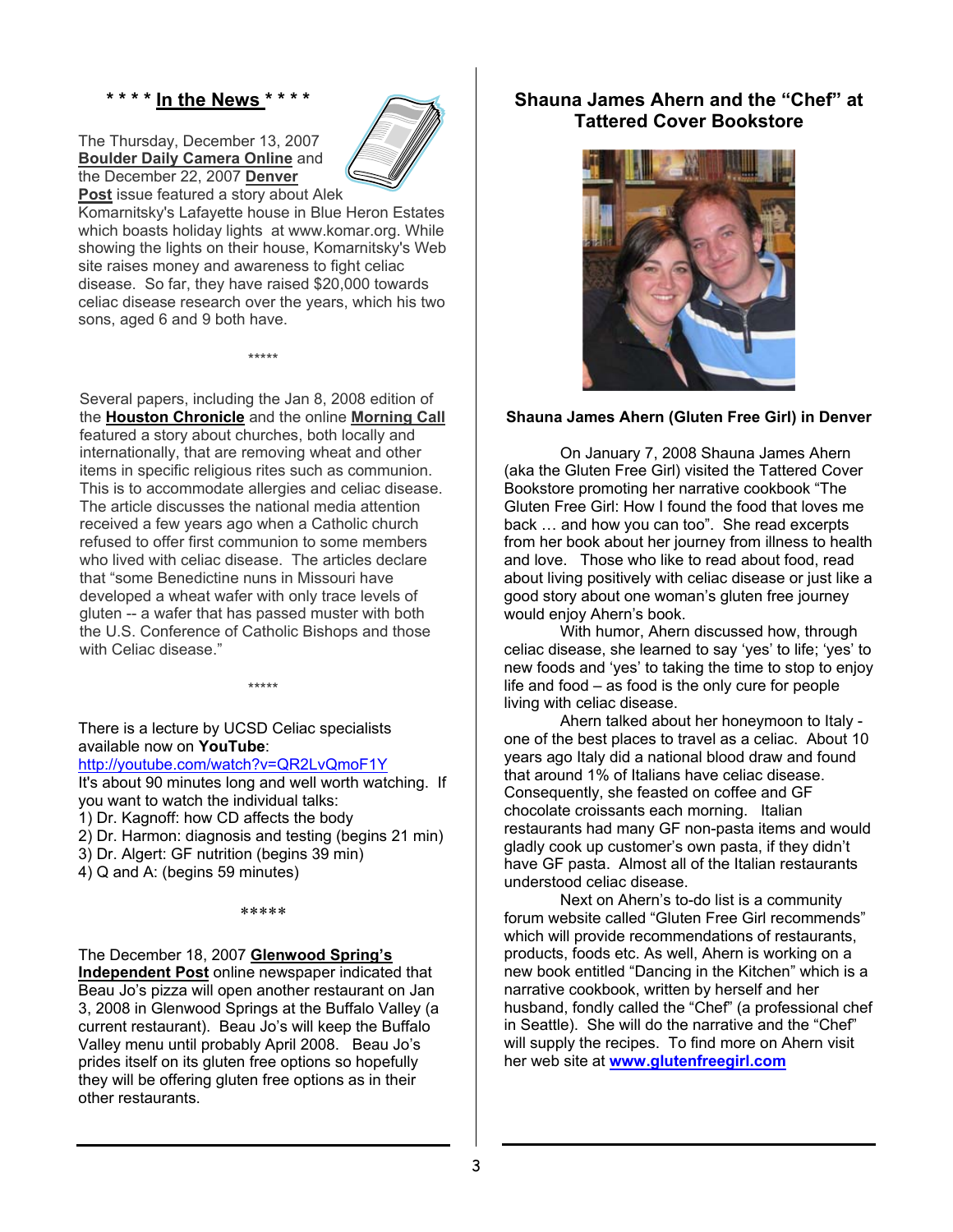

**Speaking Gluten Freely**

From Debbie Knapp at **Vitamin Cottage**:

**Bob's Red Mill certified GF oats** – Rolled and Steel Cut – should be at the distributors by February, though they may arrive sooner.

**Bumble Bar** has four new organic and GF flavors – Apricot, Cherry Chocolate., Chunky Cherry and Tropical.

**Dowd & Rogers**, who makes GF cake mixes and Italian Chestnut flour, has been purchased by the vitamin company, **Nutriceuticals**, so we no longer will be able to order from them directly. It may be mid January or later, before we can order regularly.

**Earth Balance** offers a natural margarine spread made with olive oil; also butter blend sticks (half butter, half natural margarine), which all say GF.

**Enjoy Life Foods** has a new Sunbutter Crunch snack bar that is nut-free and GF.

**Falafel King**, a local Boulder company, has made their falafel balls GF now, switching to rice flour.

**Gluten-Freeda** is a new brand of frozen, ready-to bake GF cookies, ordered through Rainbow Distributors, in four flavors – Chocolate Chip, Chocolate Mint, Peanut and Peanut Chocolate. **Outside the Breadbox** has added Cocoa Coconut Cookies, Dairy-Free Graham Crackers, Graham Cracker Crumbs, Ivory Teff Rolls and Teff Multigrain Crackers

\*\*\*\*\* From Monica Poole at **8 Free Foods (Deby's):**

King Soopers has added two 8 Free Foods to the five they are now carrying in their bakery freezer section in select stores – Cinnamon Raisin English Muffins and Oatmeal Raisin Cookie Dough, made with GF oats from Powell WY. If your store is not carrying the 8 Free Food line, please ask the store manager to add these products. Also, Sysco and US Foods, restaurant suppliers, are now carrying Deby's GF bread. If a restaurant has a GF menu, but no GF bread, ask them to order it from the above vendors. The more people ask for GF items in the grocery stores and restaurants, the sooner the companies will begin ordering them. THANK YOU to everyone who is purchasing the 8 Free Food products through King Soopers!

**Granny's Gluten-Free Zone,** owned by CSA Chapter 77 members Dona and Olan Huckaby opened Thursday November 15<sup>th,</sup> 2007 in Loveland at 4916 W. Eisenhower Blvd. (near the Devil's Backbone on westbound Highway 34), south side of the street. Store hours are 9 am to 6 pm, Monday through Saturday. Granny's plans to carry a wide variety of gluten-free products, including goods from **Outside the Breadbox** in Colorado Springs. For more information, call 970-669-9986 or visit www.grannysglutenfree.com.

#### \*\*\*\*\*

**Karl's Farm Market** at 1741 E 120<sup>th</sup>, Northglenn, CO 80241 has started to carry many gluten free products. They have a list of products that you can order from, including products made by Glutino, Pamela's, Kinnikinnick, Bob's Red Mill, Annie Chun's, Amy's fresh meats etc. If you have any questions call Amanda at 303-452-8224. Their website is at www.karlsfarmdairy.com.

**Rustic Crust ™** launched its new line of wheat-free, gluten-free, dairy-free pizza crust. Napoli Herb, an authentic Italian crust, is the first product in the new line.

\*\*\*\*\*

\*\*\*\*\* **Whole Foods** has started to carry their own brand, known as 365, of gluten-free mixes for baked goods. The different mixes include brownie mix, all purpose GF flour, muffin, cake mixes and cookie mixes. The customer service reps indicated that Whole Foods would be coming out with more stuff down the road as demand for gluten-free, pre-packaged food has grown.



**Newsletter Renewal Time**

Is it time to renew your membership? Look at your mailing label. If it says Last Issue, then it is time to renew. Please use the form on the last page of this newsletter. Be sure to renew as soon as possible so that you don't miss a single newsletter. Call Donna DeVisser at 303-973-4613 if you have questions about your membership.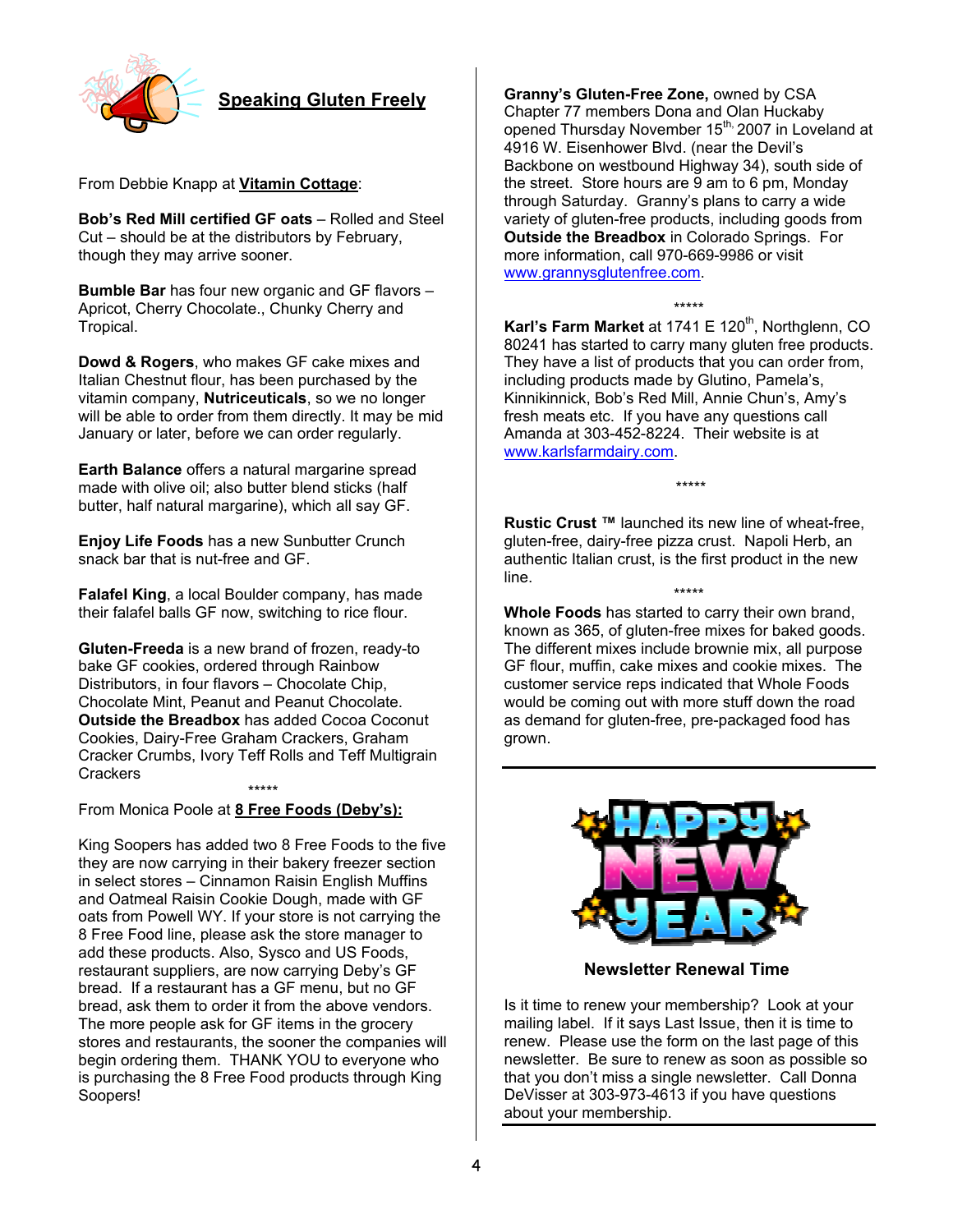

# **Tours and Classes**

**GF Cooking Class** 

On **Feb. 28th a Gluten Free** 

**International Cooking class** is being offered by the City of Aurora Library, Recreation & Culture Services. Cost: \$40 for Aurora Residents and \$52 for Non-Residents.

Time: 6:30 to 9:30pm at the Expo Recreation Center. (10955 E Exposition Ave Aurora, CO 80012)

Class Description: Dive into world cuisine that is naturally GF & delicious by learning to use traditional techniques and ingredients. Menu: Pupusas (cheese stuffed corn cakes) with cabbage slaw, Masala Dosa with Curried Potatoes, Farinata (Italian flatbread), and Mangoes with Sticky Rice. Taught by Tracy Linko.

Registration information: Online: www.auroragov.org/recreation (credit card only) Phone: 303-326-8650 (Customer Service)

\*\*\*\*\*

**Free Whole Food Tours** From Natasha Calvert

**Tamarac location of Whole Foods Market**.

Saturday, Feb. 9<sup>th</sup> 10:00am to 10:45am<br>Saturday, March 8<sup>th</sup> 10:00am to 10:45am Saturday, March 8<sup>th</sup>

Gluten Free Store Tour & Sampling

Every second Saturday of the month, join Trish from our prepared foods team as she guides you to the various gluten-free products offered throughout the store. Sample new gluten-free options for everything you love to eat. This is an essential tour for all customers with gluten intolerances.

\*\*\*\*\*

**2 hr class** by Diane Moyer, M.S.,R.D.,C.D.E.

 This 2 hour class offers an introduction to the gluten-free diet and a basic explanation of Celiac Disease: "safe" foods, "unsafe" foods, what to look for on food labels, how to stock your kitchen, eating out and more. Cost is \$45.00 (includes a copy of the Denver Metro *Gluten-Free Products List*). Call 720-560-3734 for more information.

Wild Oats Gluten-Free Cooking Classes Diane Moyer's monthly gluten-free cooking classes are held at the Wild Oats grocery store location on Colorado Blvd. For dates, times and the menu for that month, contact Diane Moyer, 720-560-3734.



# **Research Updates:**

**Clinical Trials at Alba Therapeutics** 

Alba Therapeutics Corporation announced Sept.  $17<sup>th</sup>$  that they had dosed its first patient in a six-week Phase IIb trial with oral AT-1001 which would inhibit barrier dysfunction. This is Alba's  $5<sup>th</sup>$  human trial with AT-1001. Alba is looking for more participants in their ongoing research. If you have been diagnosed with celiac disease, been gluten free for at least 6 months and willing to complete 7 study visits in 10 weeks, you may be eligible for one of their upcoming trials. For info, log on to: www.clinicaltrials.gov, www.centerwatch.com, www.albatherapeutics.com. To find a study site near you, call 410-319-0780 or email clintrials@albatherapeutics.com.

**The Journal of Med. Genet.** 2007 Dec 12 featured an article about some scientists at the University of Finland that have discovered a particular gene that is tied to the development of dermatitis herpetiformis, which is the celiac-associated skin disease found in about 25% of all celiacs. The gene is called myosin IXB, and it is located on chromosome 19p13. The article states that "in addition to being connected with a higher risk of celiac disease in both Dutch and Spanish populations, the gene has been associated with a higher risk of inflammatory bowel disease, systemic lupus, erythmatosus, and rheumatoid arthritis, which means that myosin IXB is likely a shared risk factor in all of these disorders."

January 7, 2008 online edition of **Chemical and Engineering News** featured a story about a Stanford University research team that was able to trap the 'open' state of TG2 which is the enzyme that reacts with gluten to cause an auto-immune response in celiac disease. Many researchers had been trying to analyze this enzyme and before this, researchers could only examine TG2 in a 'closed' or inactive form. Although the results are preliminary, the new discovery could provide new insights for drug discovery for celiac disease.

# **Xanthan Gum for sale at March Meeting**

The Denver CSA Chapter has ½ lb. bags of xanthan gum for sale for \$5.00 a bag. They will be available for purchase at this meeting.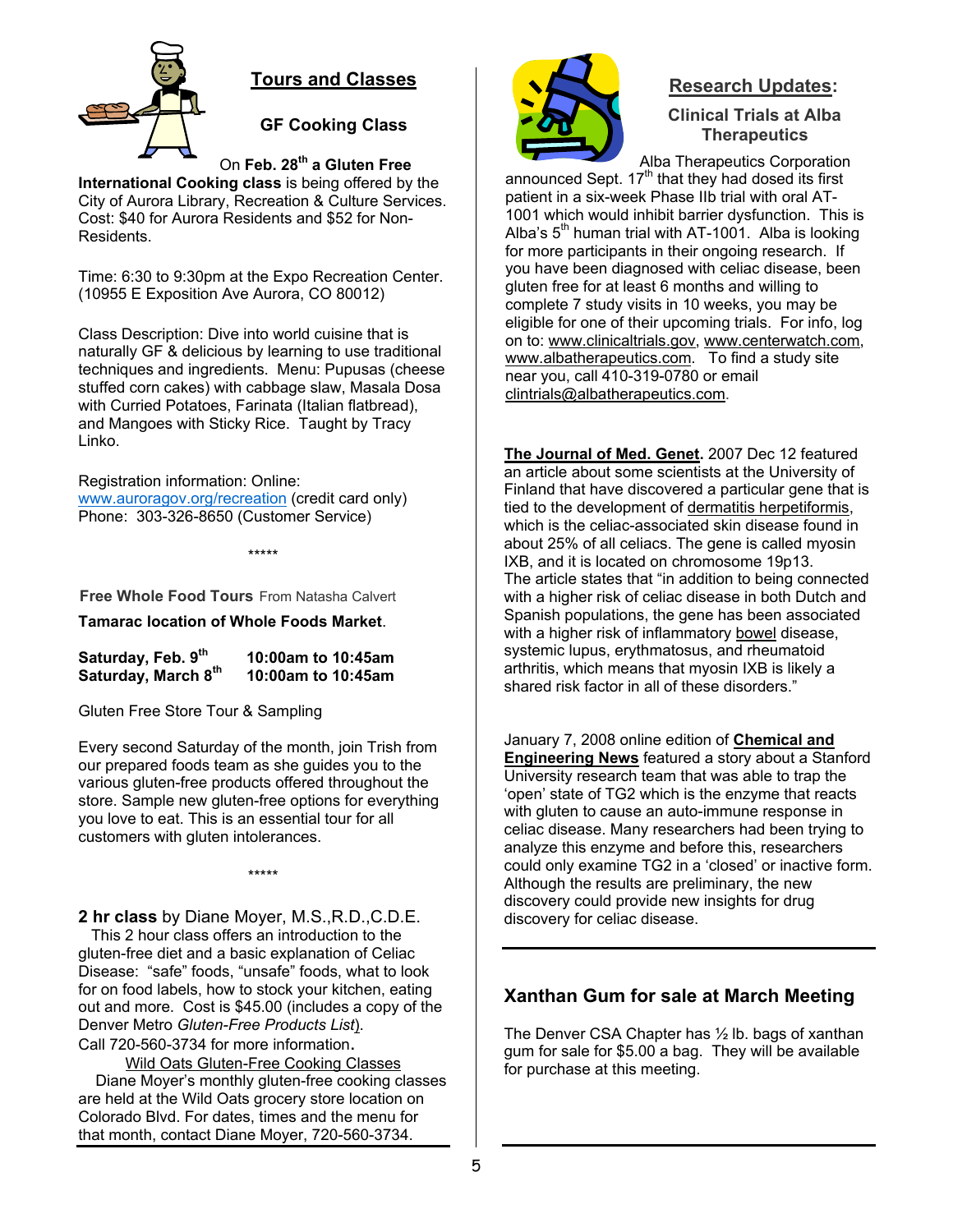### **Detoxification – from Diane Moyer** *M.S.,R.D.,C.D.E.*

 Recently I attended an excellent talk about detoxification and I'd like to share some of the information presented.

 Detoxification – lots of people talk about it; there are tons of ideas out there about how to detoxify, but how do we separate the reality from the myths?

 What are toxins and where do they come from? Toxins are substances that can cause damage in our bodies and increase our risk for various diseases such as cancer and heart disease. Many come from the environment (smoke, chemicals, pollutants). Some we ingest (alcohol, drugs, various substances in food). Surprisingly, the largest amount of toxins is made by our bodies, everyday, during normal metabolic processes.

 So, should we worry? Our bodies have the ability to detoxify all these substances primarily through the liver. However, the digestive system is very important, too. A healthy digestive system can act as a barrier and block the entry of toxins into the body, thus reducing the work the liver needs to do. Unfortunately, with diseases such as Celiac Disease, the digestive system has been damaged, often allowing more toxins into the body.

 This month, we will focus on tips for healing the digestive system.

 The most important thing an individual can do for healing is to eat an overall healthy diet (details below); however, several supplements may be beneficial.

 Healing requires increased amounts of many nutrients, and especially since many people, when first diagnosed with Celiac Disease, often have some nutritional deficiencies, a **multivitamin/mineral** is helpful.

 Many people actually don't make enough stomach acid and part of the job of stomach acid is to kill harmful bacteria that we eat. For them, **betaine HCl** might be helpful. Stomach acid is also very important for digestion, especially with nutrients such as **protein and vitamin B-12.** Decreasing stomach acid, such as with the new acid blocker drugs, can lead to some nutritional concerns. In particular, they may cause decreased absorption, and possibly deficiencies of some minerals, especially **calcium**, possibly leading to bone loss.

**L-Glutamine**, an amino acid, is often used by the digestive system for fuel, and is very helpful with healing, especially the digestive system. (3,000 – 10,000 mg/day would be recommended.)

 Since the auto-immune attack in CD causes inflammation throughout the body and GI system, it is often helpful to take **Omega-3 fatty acids** (fish oils)  $(1,000 - 6,000 \text{ mq/day})$  to reduce inflammation. Certain foods can also make inflammation worse. In

particular, red meats, especially fatty meats (cold cuts, sausages, prime rib, hamburgers, hot dogs, etc.), fried foods (fried fish, fried chicken (nuggets), French fries, etc.) and fatty snack foods (chips, snack cakes, etc.) can increase inflammation. Some fat, of course, is necessary, but it's much less damaging if it comes from plant sources (nuts, seeds, olives, avocados, etc.) and fish (not fried).

 Another supplement to consider is **probiotics**. In the body, probiotics are friendly bacteria that live in the large intestine where they help our bodies maintain a healthy immune system and help protect us from unwanted invaders of our digestive system. Eating a couple of yogurts every day helps to re-supply these bacteria to our system. But what many people don't realize is that what someone eats in general, can keep these bacteria healthy. Plant foods, especially many vegetables (such as artichokes, onions, garlic, jicama) contain substances that feed these bacteria. Actually, these friendly bacteria seem to thrive on an overall diet that is generally high in plant foods (vegetables, fruits, beans and whole grains – brown rice, corn, quinoa, buckwheat, etc.) Diets high in meats and animal foods seem to promote the growth of more harmful bacteria. There are a huge number of commercial probiotic supplements available containing different strains of bacteria. Although a couple of the strains have been studied, the verdict is still out as to which – or which combination- are best.

 Overall, these dietary modifications fit right into the recommendations of most major health organizations – recommendations to eat more plant foods, focusing on whole grain and high fiber ones, and to eat less meats and fatty foods. An easy way to visualize this when filling your plate, is to keep the meat portion to no more than  $\frac{1}{4}$  - 1/3 of the plate, and then fill the rest of the plate with vegetables, beans, whole grains and fruits, preferably including at least a couple of vegetables at all meals.

When adding supplements to your diet: **1) Make sure, of course, that they are gluten-free, 2) Always try one thing at a time, starting small and gradually increasing the dosage, to make sure you don't have a negative reaction, before adding the next supplement.** 

Next issue we will discuss the liver and its role in detoxification.

### **Confidentiality**

The Denver CSA chapter respects your right for privacy. On the membership renewal form, there is a new added section regarding confidentiality. We are requesting your permission to share your information with other celiac members within the organization for official CSA chapter business. The list will never be sold or given to anyone for any reason. When you renew your membership, please sign on the line authorizing CSA to share your information as needed. Thank you.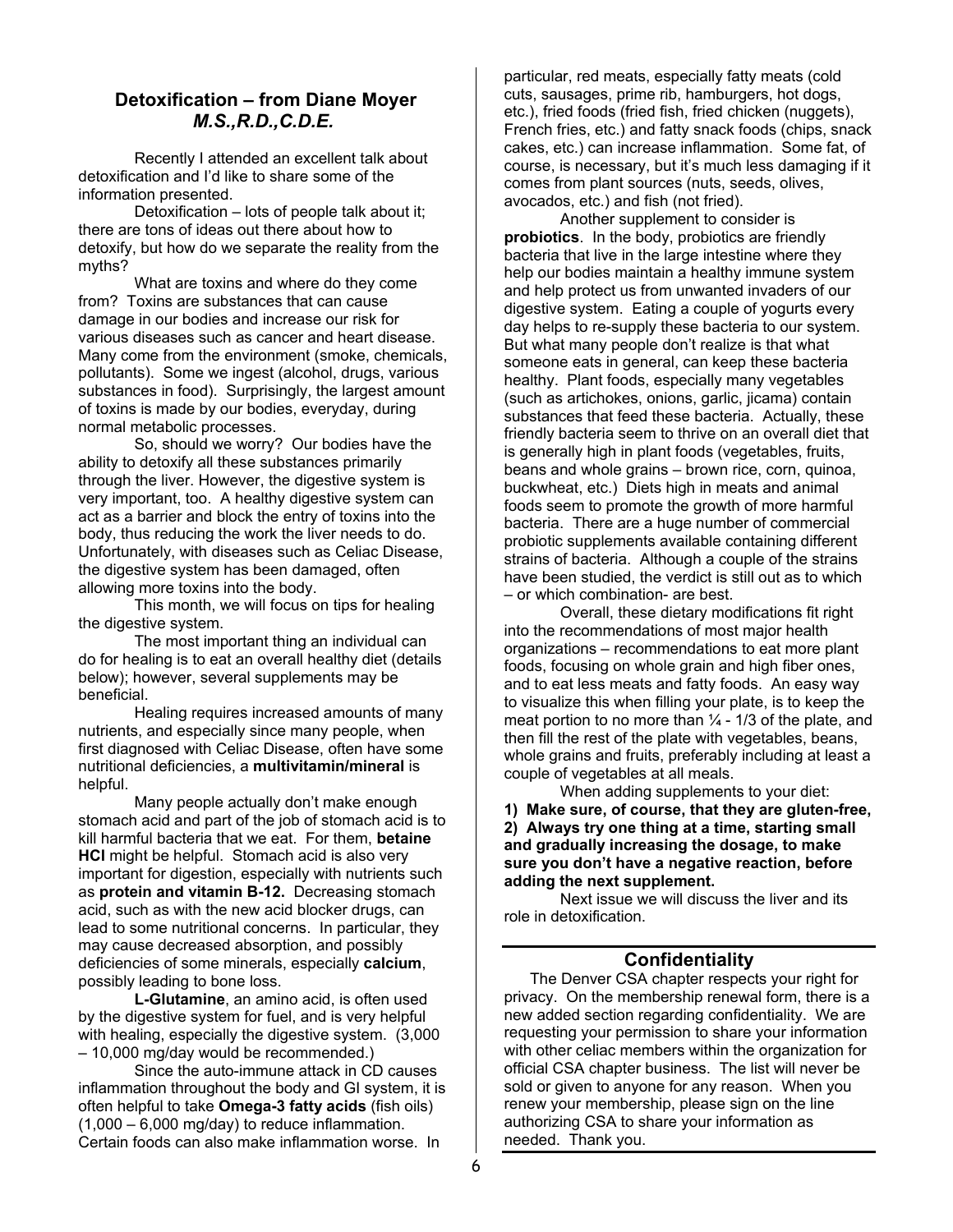RECIPES from The December Cookie Exchange



Celiacs bake it better!

# **Carol Wescoat's No Bake Granola Bars**

4 C crushed flaked cereal (Used both of EnviroKidz Amazon Frosted flakes and Mesa Sunrise) 1 ½ C sliced almonds, crushed 1 C semisweet chocolate chips (Nestle) 1 c dried fruit (Colorado Sunrise from Vitamin Cottage) 1 C peanut butter (Smuckers Natural)

¾ C light corn syrup (Karo light corn)

Spray 15 x 15 inch jelly roll pan with Pam (or use a silicon pad)

In large mixing bowl, blend the cereal, almonds, chocolate chips and dried fruit

In a small saucepan, combine the peanut butter and corn syrup. Cook, stirring constantly until hot and smooth, about 5 minutes. Pour hot syrup over the cereal mix and blend well. Press the batter into the prepared jelly roll pan. Refrigerate for about 15 minutes or let stand for an hour or so. Cut into bars. Makes 4 dozen bars.

#### **\* \* \* \* \* \* \* \***

# **Nita Nydegger's Raspberry Meringue Kisses**

3 egg whites 1/8 tsp salt  $3\frac{1}{2}$  T. raspberry gelatin (dry) ¾ cup sugar 1 tsp. vinegar 1 cup miniature chocolate bits

Beat egg whites with salt until foamy. Add raspberry gelatin and sugar gradually. Beat until soft peaks form and sugar is dissolved. Mix in vinegar and fold in chocolate chips. Cover cookie sheets with aluminum foil. Drop from a teaspoon onto ungreased foil. Bake in 250 degrees (F) for 25 minutes. Turn oven off and leave cookies in the oven 20 minutes longer.

Yield: 8 dozen

# **Triple Threat Mocha Chocolate Chip Cookies**

- 1 cup sorghum flour 2/3 cup whole bean flour ½ cup tapioca starch 1 tsp baking soda 1 tsp xanthan gum  $\frac{1}{2}$  tsp salt 1/3 cup unsweetened cocoa powder, sifted 4 oz semi-sweet chocolate 1/3 cup butter 1/3 cup shortening 2 tbsp water 1 tbsp instant coffee granules 2 eggs 2/3 cup granulated sugar 2/3 packed brown sugar 1 ½ tsp vanilla 1 cup semi-sweet chocolate chips
	- 1. In a large bowl or plastic bag, combine sorghum flour, whole bean flour, tapioca starch, baking soda, xanthan gum, salt and cocoa. Mix well and set aside.
	- 2. In a medium microwave-safe bowl, microwave chocolate, butter, shortening, water and coffee granules, uncovered, on medium (50%) for 2 minutes. Stir until completely melted. Set aside to cool.
	- 3. In a large bowl, using an electric mixer, beat eggs, sugar and brown sugar for 3 minutes, until smooth. Slowly beat in the dry ingredients until combined. Stir in chocolate chips. Drop dough by rounded spoonfuls 2 inches (5 cm) apart on prepared baking sheets. Let stand for 30 minutes. Meanwhile, preheat oven to 350 degrees F.
	- 4. Bake in preheated oven for 10-12 minutes or until set. Transfer to a cooling rack immediately.

Tips: Cookies spread and are still soft when baked; if baked too long, cookies become very crunchy when cold.

For crisper cookies, use 2/3 cup butter instead of half butter and half shortening.

Make ahead and freeze for up to 2 months in an airtight container.

Substitute chickpea (garbanzo bean) flour, yellow or green pea flour or garbanzo-fava (garfava) bean flour for the whole bean flour.

Yield: 5 dozen cookies

\*\*\*\*\*

\*\*\*\*\*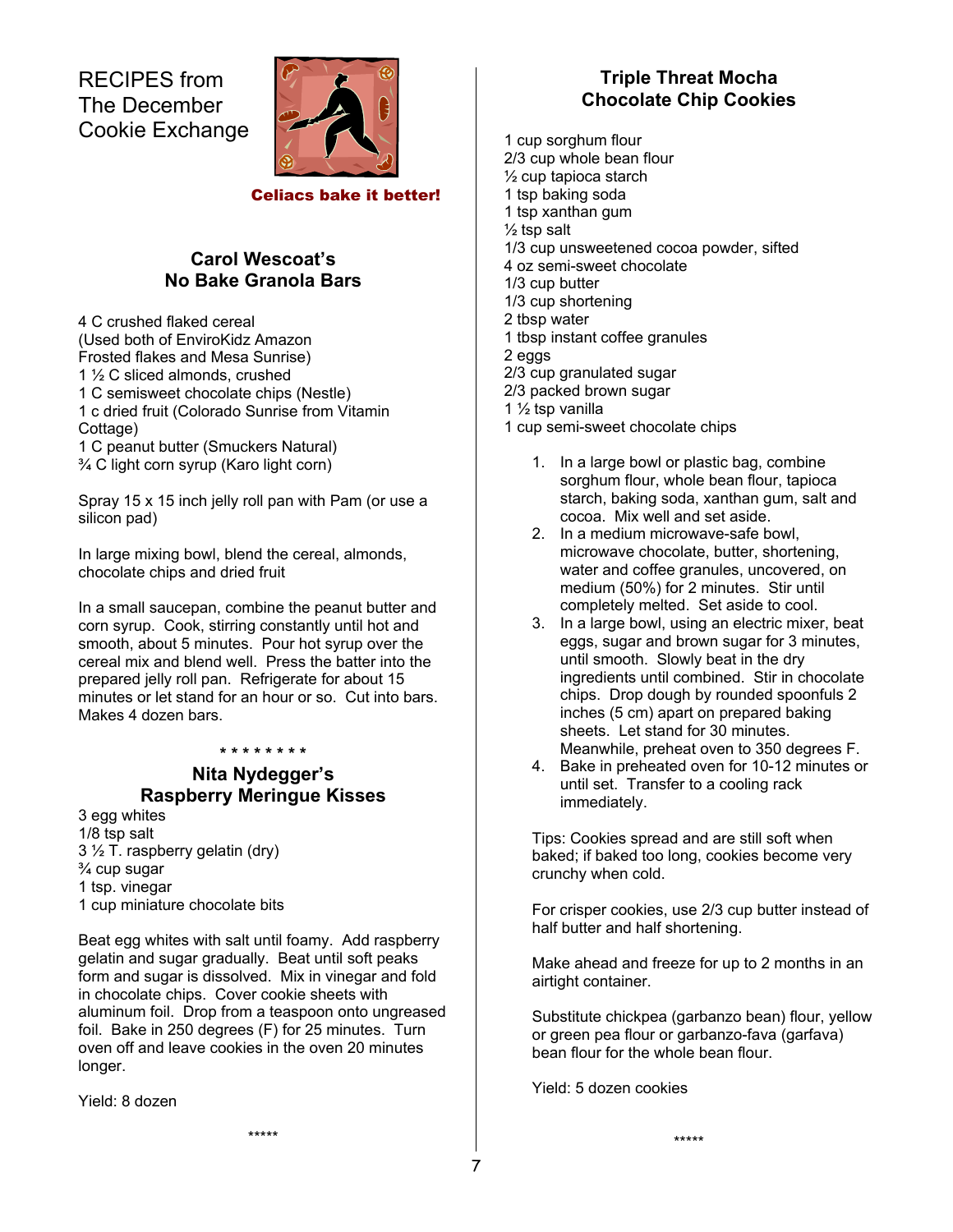# **Jeanne Smith's Lemonade Drops**

1 cup shortening 1 cup sugar 2 eggs 3 cups flour  $\frac{3}{4}$  tsp. xantham gum 1 tsp. baking soda  $\frac{1}{2}$  tsp. salt 1 6 ounce can lemonade concentrate (thawed)

Cream shortening and sugar. Thoroughly beat in eggs. Sift flour soda and salt. Add alternately with ½ the lemonade. Drop by teaspoons on a greased cookie sheet. Bake at 375 degrees (F) for 15 minutes. Before removing from the cookie sheet, brush tops with the reserved 2 ounces of lemonade. Sprinkle with sugar and remove to cool.

Yield: 2-3 dozen

Note: Quick and easy and great with ice cream.

\*\*\*\*\*

# **Chocolate Covered Pretzels Recipe From www.recipezarr.com**

1 (15 ounce) bag Glutino Gluten Free pretzels 2 (12 ounce) bags Nestle Semi-sweet chocolate chips

2 tbsp – "I Can't Believe its Butter" melted

1. Pour melted butter over chocolate chips and microwave on high for two minutes. Stir until chocolate is creamy.

- 2. Dip pretzels in chocolate and coat well. Drain excess chocolate off of pretzels and place on piece of wax paper
- 3. Cool until chocolate hardens. Store in airtight container.

Yield 50 pretzels, 25 servings

Note: simple but time consuming, 1 hour prep

\*\*\*\*\*

# **Gluten-Free Scotcharoos**

1 cup corn syrup 1 cup white sugar 1 cup peanut butter 6 cups gluten-free rice crispy cereal (Barbara's brown rice crisps) 1 cup chocolate chips 1 cup butterscotch chips \*\*

Combine sugar and corn syrup in a saucepan and bring to a boil, stirring constantly to avoid scorching. Once bubbles form, add peanut butter and stir mixture until melted together. Mix in rice cereal two cups at a time. Once all cereal is coated, press mixture into a buttered 9 X 13 pan. Melt chocolate and butterscotch chips in microwave, stirring every 30 seconds. Once melted, spread over bars. Cut while warm for best results.

\*\* Be careful to read ingredients as Nestle brand butterscotch chips contain barley. I used Safeway brand, which are included on Safeway's gluten-free list. Hershey's brand butterscotch chips are also gluten-fee, but are difficult to find.

### **Just for laughs …. from the Denver Post**

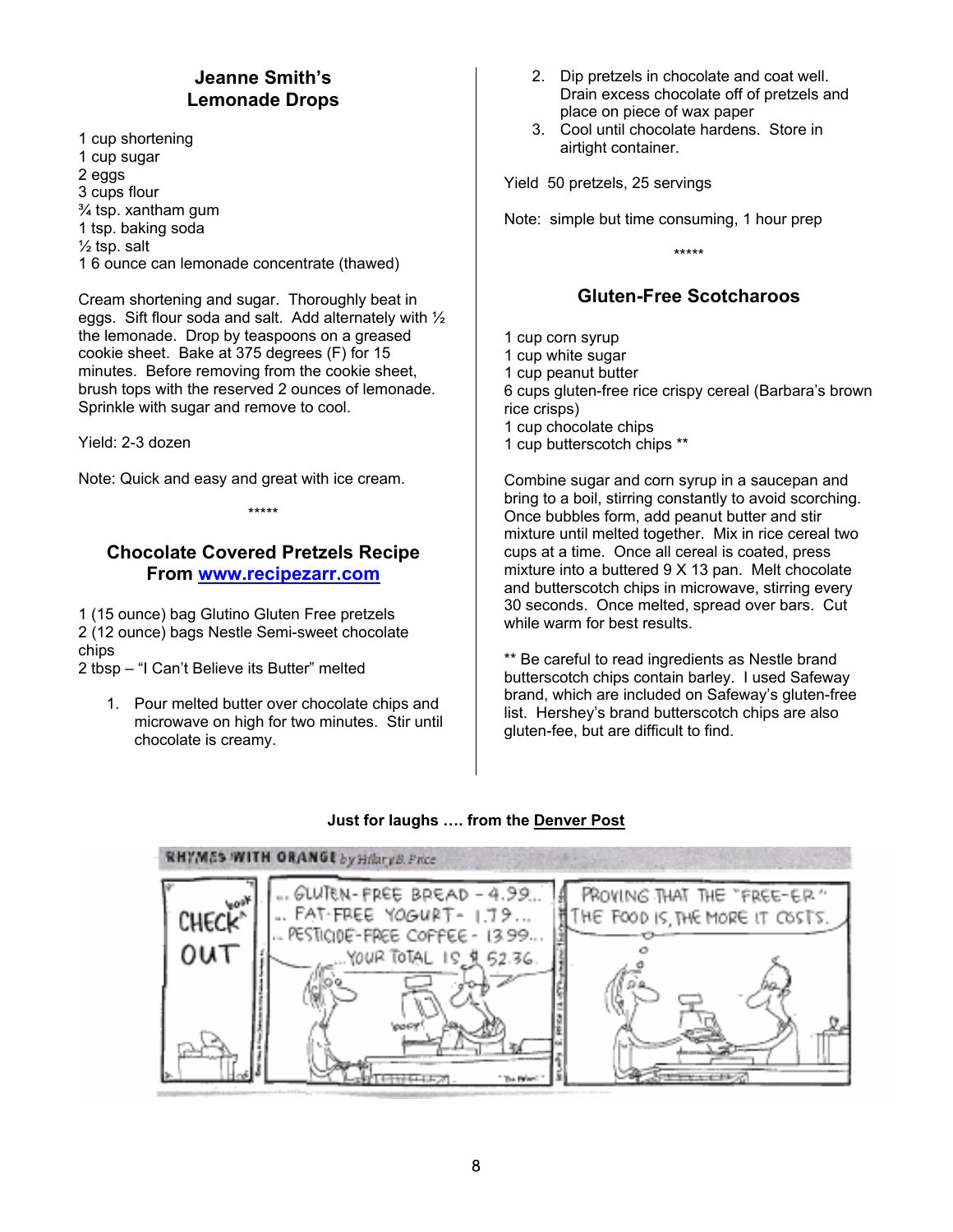### **Chapter Board Members**

| Gina Meagher, President                                                              | 303-279-9382                            |  |  |
|--------------------------------------------------------------------------------------|-----------------------------------------|--|--|
| gmeagher@mines.edu<br>Open Position, Programming V.P.<br>Mary Anderies, Program Team |                                         |  |  |
|                                                                                      | Mary@AnderiesConsulting.com.            |  |  |
| Mike Brook, Membership V.P.                                                          |                                         |  |  |
| Chuck Reece, Treasurer                                                               | mikebrook@aol.com<br>303-756-6836       |  |  |
| Anita Pollock, Secretary                                                             | reececwr@hotmail.com<br>303-507-2101    |  |  |
| Margo Scharer, Newsletter                                                            | apollock@stmaryland.com<br>303-440-5565 |  |  |
| Karin Parker, Electronic Communication & Cel-Kids                                    | margo.scharer@yahoo.com<br>303-797-4808 |  |  |
|                                                                                      | karinparker@juno.com                    |  |  |
| Jennifer Parker, Cel-Kids                                                            | 303-933-5992                            |  |  |
|                                                                                      | jerparker@comcast.net                   |  |  |
| Donna DeVisser, Database                                                             | 303-973-4613                            |  |  |
|                                                                                      | sdevisser@msn.com<br>303-933-1565       |  |  |
| Joan Van Loozenoord, Librarian                                                       | jkvanlooz@comcast.net                   |  |  |
| Mary Morgan, Sales-Meetings                                                          | 303-290-9134                            |  |  |
|                                                                                      | stumorgan@comcast.net                   |  |  |
| Carol Kendall, Sales-Meetings                                                        | 303-470-3261                            |  |  |
| Don and Jeanne Smith, Mail Order Coordinator                                         | bealsio@qwest.net                       |  |  |
|                                                                                      | 303-794-7258                            |  |  |
|                                                                                      | donsmith6834@comcast.net                |  |  |
| Arnie Peterson, Web Master                                                           | 303-683-1461                            |  |  |
|                                                                                      | csadenver17@yahoo.com                   |  |  |
| Bonnie Atherton, Product List                                                        | 303-756-8970                            |  |  |
| Carol Fenster, Media                                                                 | rjath@earthlink.net<br>303-741-5408     |  |  |
|                                                                                      | carol@savorypalate.com                  |  |  |
| Laura Determan, Retired Dietician                                                    |                                         |  |  |
|                                                                                      | 303-757-3982                            |  |  |
|                                                                                      | lddet@email.msn.com                     |  |  |
| Diane Moyer, MS, RD, CDE                                                             | 720-560-3734                            |  |  |
|                                                                                      | dhmoyer@juno.com                        |  |  |
| Tom Borgen, Past President                                                           | 303-791-7731<br>Thomasborgen@qwest.net  |  |  |
| Mary Ann Peterson, Past President                                                    |                                         |  |  |
|                                                                                      | 303-683-1461                            |  |  |
|                                                                                      | mapete1130@aol.com                      |  |  |
| Dr. Ed Hoffenberg, Pediatric Med Advisor                                             |                                         |  |  |
|                                                                                      | 303-861-6669                            |  |  |
|                                                                                      | Hoffenberg.edward@tchden.org            |  |  |
| Dr. Robert Dahl, Medical Advisor                                                     | 303-463-3900                            |  |  |
| CEDAR Project, Iman Taki, CEDAR Coordinator                                          |                                         |  |  |
|                                                                                      |                                         |  |  |
|                                                                                      | 303-724-7544<br>iman.taki@uchsc.edu     |  |  |



# **FAQ:**

**Common issues, concerns and questions expressed by our members:** 

- **Q.** I see "LAST ISSUE" on my newsletter right above my name and address. What does this mean?
- **A.** If you see "LAST ISSUE" on your newsletter it means that it is time to renew your subscription to CSA Denver. Dues are \$15.00/year For more information, call Donna DeVisser at 303-973-4613. Make check payable to "Denver Metro Chapter #17, CSA/USA"
- **Q.** I am on a gluten, dairy, egg and soy free diet. Are there any margarines I can eat safely?
- **A.** This kind of a diet can be quite a challenge. Try Spectrum Organic Shortening, which is made from 100% palm oil.
- **Q.** What causes celiac disease?
- **A.** Researchers haven't found a cause of celiac disease. It can run in families and is more common in Caucasians and Hispanics. It sometimes emerges after physical or mental stress caused by infection, injury, pregnancy or surgery.
- **Q.** I have both diabetes and celiac disease. If I adhere to a gluten free diet will that help me my diabetes?
- **A.** Not necessarily. The current literature suggests that once you develop diabetes, the course of the disease will not be changed by a gluten-free diet. However, there are some reports suggesting that a gluten-free diet can help to better control serum glucose levels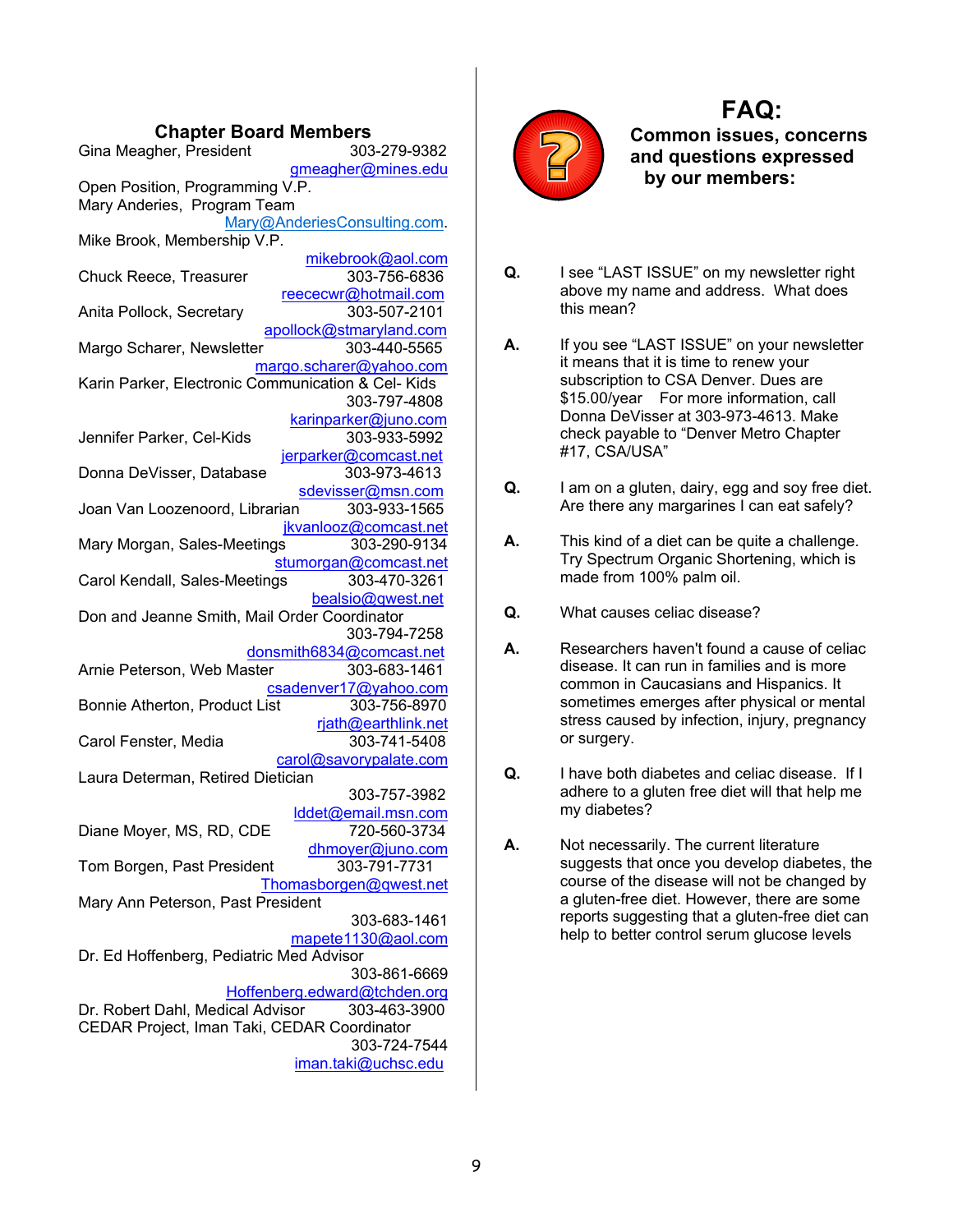# **Meet Your Neighborhood Celiac Resource Contact**

Updated Jan. 2008

Below are the resource contacts in eleven neighborhood areas in Metro Denver, as well as resource contacts throughout Colorado. If you have questions or are not sure which area is your neighborhood, please contact Marjie Reece at (303)756-6836 or email: denvermetrocsa@comcast.net.

 As the neighborhood resource groups have progressed, some areas join together for activities. Flexibility is the keyword, as area needs and/or interests change. The objective in setting up these various areas has been to provide an additional way for celiacs to interact and support each other.

 Any member can attend any huddle/activity they want by calling the huddle's contact. Regardless, the Denver Metro Chapter #17 is the umbrella organization for all of our members wherever they live.

| <b>Metro Denver Areas</b>            | <b>Contact</b>        | <b>Phone</b> | E-Mail                     |
|--------------------------------------|-----------------------|--------------|----------------------------|
| <b>BD: Boulder, Lafayette,</b>       | Barbara Sanford       | 303-499-7259 | barbarasanford@comcast.net |
| Louisville, Longmont                 | <b>Beth Macht</b>     | 303-665-7558 | elizabethwm@yahoo.com      |
| <b>DEN-C: Central Denver</b>         | Laura Determan        | 303-757-3982 | Iddet@msn.com              |
| City/County                          | Andrea Loughry        | 303-722-6284 | oppermanda@netzero.net     |
| <b>DEN-N: Westminster,</b>           | Darci Kunard          | 720-214-3144 | kdarci@yahoo.com           |
| Commerce City, Brighton,             |                       |              |                            |
| Northglenn, Thornton                 |                       |              |                            |
| <b>DEN-S: Centennial &amp; Grnwd</b> | <b>Cathy Curtiss</b>  | 303-771-8029 | cmc1974@msn.com            |
| Vlg. (W/I-25), Englewood,            | Louise Williams       | 303-798-3415 | willou@comcast.net         |
| zips: 80120,-21,-22,                 |                       |              |                            |
| <b>DEN-W: Lakewood</b>               | <b>Betty Morris</b>   | 303-238-5145 | wabe22204@comcast.net      |
|                                      |                       |              |                            |
| E: Aurora, zips: $80231$ &<br>80247  |                       |              |                            |
| NW: Arvada, WheatRidge,              | Laura Meek            | 303-467-0608 | Imbmeek@juno.com           |
| Zips: 80021&80212                    |                       |              |                            |
| S: Highlands Ranch, Lone             | Mary Ann Peterson     | 303-683-1461 | mapete1130@aol.com         |
| Tree, Castle Rock                    | Cheryl Borgen         | 303-791-7731 | pricer15@qwest.net         |
| <b>SE:</b> Centennial & Greenwood    | Gale McGrevey         | 303-766-7096 | gmcgrevey@att.net          |
| VIg. (E/I-25), SE Aurora,            |                       |              |                            |
| Parker, Elizabeth                    |                       |              |                            |
| SW: Littleton, Ken Caryl,            | Joan Van Loozenoord   | 303-933-1565 | jkvanlooz@comcast.net      |
| Roxborough                           | Jennifer Parker       | 303-933-5992 | jerparker@comcast.net      |
|                                      | Nancy Lindsey         | 303-973-1279 | n-lindsey@comcast.net      |
| W: Golden, Evergreen,                | <b>Beverley Haney</b> | 303-670-0063 | mrsbevins@q.com            |
| Morrison                             |                       |              |                            |

#### **Other Colorado Area Contacts**

| <b>Colorado Springs Area</b> | Marie Pizzolatto<br>Ginger Ludwig | 719-572-0548<br>719-598-6748 | celiacfamily@yahoo.com<br>ginglud@aol.com |
|------------------------------|-----------------------------------|------------------------------|-------------------------------------------|
| <b>Northern Colorado</b>     |                                   |                              |                                           |
| Ft. Collins                  | <b>Judy Siple</b>                 | 970-493-9674                 | jabms@frii.com                            |
| <b>Berthoud</b>              | <b>Bill Eyl</b>                   | 303-772-3155                 | billeyl@yahoo.com                         |
| Loveland                     | Dave Shaw                         | 970-669-4233                 | davshaw49@comcast.net                     |
| Greeley                      | Mary Grauerholz                   | 970-352-6122                 | mcholz@aol.com                            |
| <b>Western Colorado</b>      |                                   |                              |                                           |
| <b>Grand Junction</b>        | Kathye Holland                    | 970-255-0511                 |                                           |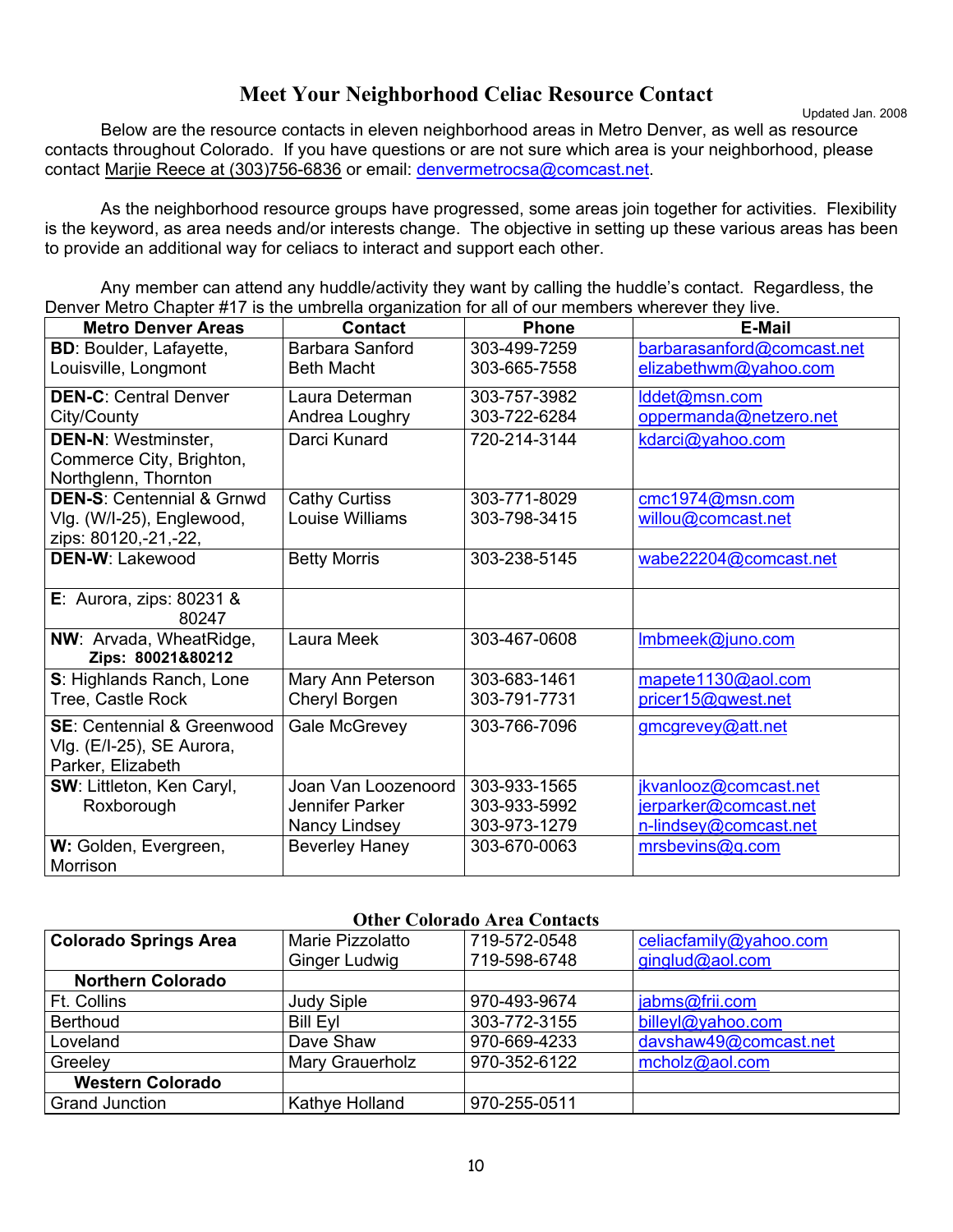# **MEMBERSHIP APPLICATION FORM**

# *Denver Metro Chapter #17 of CSA/USA, Inc*.

*(a non-profit organization)*

*Your best local resource for celiac information, support and gluten-free socializing.* 

*Please join us.* 

Dues are \$15.00/year For more information, call Donna DeVisser at 303-973-4613

Make check payable to "Denver Metro Chapter #17, CSA/USA"

Mail check and form to: Donna DeVisser, 2675 Van Gordon Dr. Lakewood CO 80215-7001

NAME: PHONE:

ADDRESS:

CITY, STATE, ZIP CODE:

E-MAIL:

This is a renewal There is no change in my address/phone Interested in Volunteering

Please list yourself and all members of your **immediate** family who have Celiac Disease

| <b>NAME</b> | Circle one  | <b>NAME</b> | Circle one  |
|-------------|-------------|-------------|-------------|
|             | Child/Adult |             | Child/Adult |
|             | Child/Adult |             | Child/Adult |

*Denver CSA keeps all information confidential and never shares or sells to any outside individual or organization!* 

*I* authorize Denver CSA to share my contact information for official chapter business. \_\_\_\_\_\_\_\_\_\_\_\_\_\_\_\_\_\_\_\_\_\_\_\_<br>(please initial)

|                                                        |     |    | (please initial) |
|--------------------------------------------------------|-----|----|------------------|
| Have you received a Celiac Disease Information Packet? | Yes | Nο | 01/08 NL         |

# For information on the national CSA/USA, call 1-877-272-4272 or go to www.csaceliacs.org

| <b>ORDER FORM</b><br><b>DENVER METRO CHAPTER CSA/USA</b><br><b>2007 GLUTEN-FREE PRODUCTS LIST</b> |                                                                                                                                                                         |       |  |  |
|---------------------------------------------------------------------------------------------------|-------------------------------------------------------------------------------------------------------------------------------------------------------------------------|-------|--|--|
| Quantity:                                                                                         | \$10.00                                                                                                                                                                 |       |  |  |
|                                                                                                   | (includes postage)                                                                                                                                                      | Total |  |  |
| NAME:                                                                                             | PHONE:                                                                                                                                                                  |       |  |  |
| ADDRESS:                                                                                          |                                                                                                                                                                         |       |  |  |
| CITY, STATE, ZIP CODE:                                                                            |                                                                                                                                                                         |       |  |  |
| Don Smith at 303-794-7258.                                                                        | Make check payable to "Denver Metro Chapter CSA/USA" and send with form to:<br>Don and Jeanne Smith, 6834 S. Franklin Circle, Centennial, CO 80122. For questions, call |       |  |  |